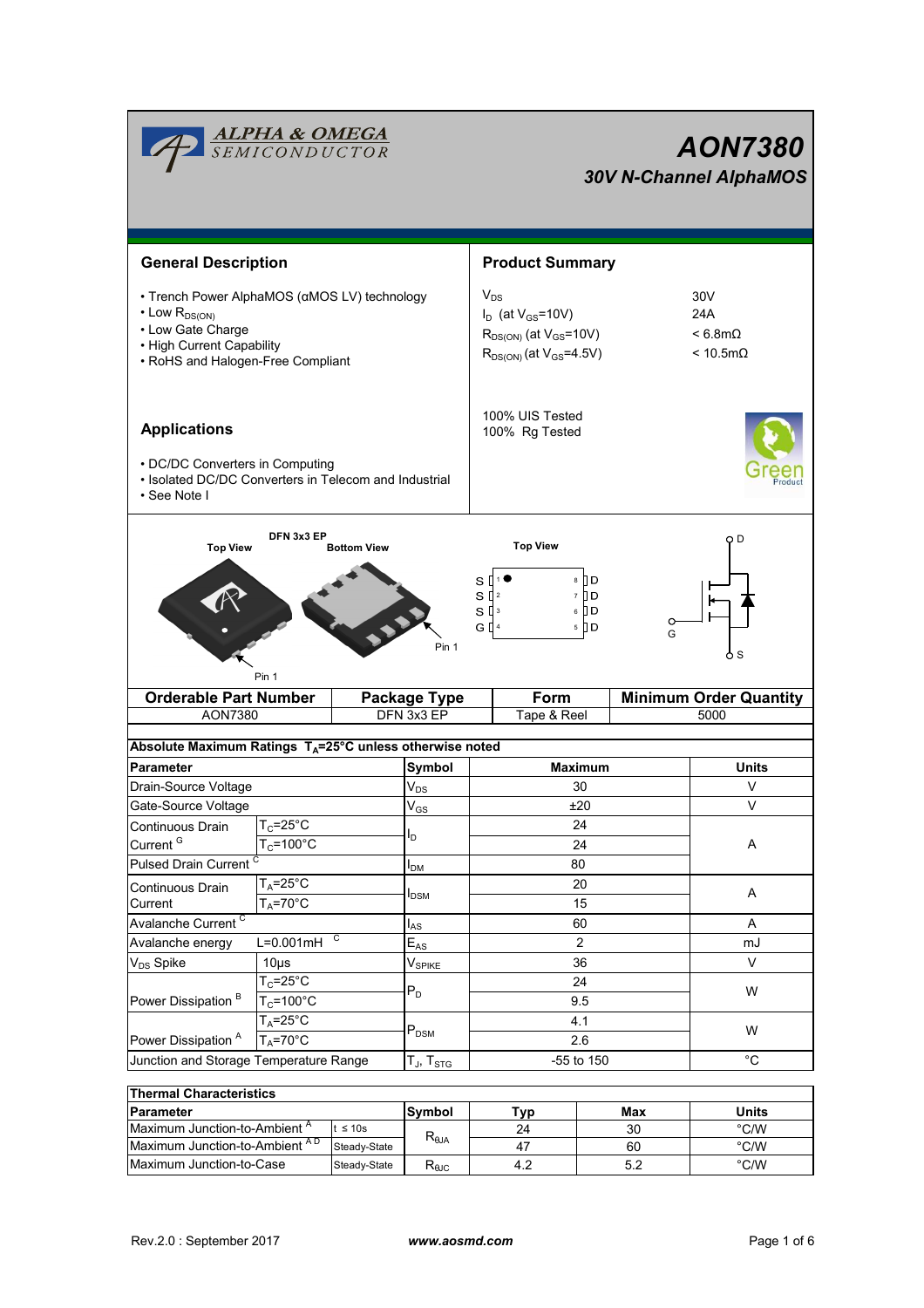

#### **Electrical Characteristics (TJ=25°C unless otherwise noted)**

| Symbol                                  | Parameter                               | <b>Conditions</b>                                                        | Min | <b>Typ</b> | <b>Max</b>   | <b>Units</b> |
|-----------------------------------------|-----------------------------------------|--------------------------------------------------------------------------|-----|------------|--------------|--------------|
| <b>STATIC PARAMETERS</b>                |                                         |                                                                          |     |            |              |              |
| <b>BV</b> <sub>DSS</sub>                | Drain-Source Breakdown Voltage          | ID=250µA, VGS=0V                                                         | 30  |            |              | V            |
| $I_{DSS}$                               | Zero Gate Voltage Drain Current         | $V_{DS}$ =30V, $V_{GS}$ =0V                                              |     |            | 1            | μA           |
|                                         |                                         | $T_{\rm J}$ =55°C                                                        |     |            | 5            |              |
| $I_{\rm GSS}$                           | Gate-Body leakage current               | $V_{DS}$ =0V, $V_{GS}$ = $\pm$ 20V                                       |     |            | ±100         | nA           |
| $\mathsf{V}_{\mathsf{GS}(\mathsf{th})}$ | Gate Threshold Voltage                  | $V_{DS} = V_{GS}$ , $I_D = 250 \mu A$                                    | 1.4 | 1.8        | 2.2          | V            |
| $R_{DS(ON)}$                            | Static Drain-Source On-Resistance       | $V_{GS}$ =10V, $I_D$ =20A                                                |     | 5.6        | 6.8          | $m\Omega$    |
|                                         |                                         | $T_i = 125$ °C                                                           |     | 8.1        | 9.8          |              |
|                                         |                                         | $V_{GS}$ =4.5V, $I_D$ =20A                                               |     | 8.2        | 10.5         | $m\Omega$    |
| $g_{FS}$                                | <b>Forward Transconductance</b>         | $V_{DS}$ =5V, I <sub>D</sub> =20A                                        |     | 40         |              | S            |
| $V_{SD}$                                | Diode Forward Voltage                   | $I_S = 1A$ , $V_{GS} = 0V$                                               |     | 0.7        | $\mathbf{1}$ | V            |
| $I_{\rm S}$                             | Maximum Body-Diode Continuous Current G |                                                                          |     |            | 24           | A            |
| <b>DYNAMIC PARAMETERS</b>               |                                         |                                                                          |     |            |              |              |
| $C_{\text{iss}}$                        | Input Capacitance                       | $V_{GS}$ =0V, $V_{DS}$ =15V, f=1MHz                                      |     | 825        |              | рF           |
| $C_{\rm oss}$                           | <b>Output Capacitance</b>               |                                                                          |     | 335        |              | рF           |
| $C_{\rm rss}$                           | Reverse Transfer Capacitance            |                                                                          |     | 40         |              | рF           |
| $R_{q}$                                 | Gate resistance                         | $f = 1$ MHz                                                              | 0.6 | 1.2        | 1.8          | Ω            |
| <b>SWITCHING PARAMETERS</b>             |                                         |                                                                          |     |            |              |              |
| $Q_q(10V)$                              | <b>Total Gate Charge</b>                |                                                                          |     | 13         | 25           | nC           |
| $Q_q(4.5V)$                             | <b>Total Gate Charge</b>                | $V_{GS}$ =10V, $V_{DS}$ =15V, $I_D$ =20A                                 |     | 6.2        | 12           | nC           |
| $\mathsf{Q}_{\mathsf{gs}}$              | Gate Source Charge                      |                                                                          |     | 2.2        |              | nC           |
| $\mathsf{Q}_{\underline{\mathsf{gd}}}$  | Gate Drain Charge                       |                                                                          |     | 2.6        |              | nC           |
| $Q_{qs}$                                | Gate Source Charge                      | $V_{\text{GS}}$ =4.5V, $V_{\text{DS}}$ =15V, $I_{\text{D}}$ =20A         |     | 2.2        |              | nC           |
| $\mathsf{Q}_{\underline{\mathsf{gd}}}$  | Gate Drain Charge                       |                                                                          |     | 2.6        |              | nC           |
| $t_{D(0n)}$                             | Turn-On DelayTime                       |                                                                          |     | 5          |              | ns           |
| $\mathbf{t}_\mathrm{r}$                 | Turn-On Rise Time                       | $V_{\rm GS}$ =10V, V <sub>DS</sub> =15V, R <sub>L</sub> =0.75 $\Omega$ , |     | 3          |              | ns           |
| $t_{D(Off)}$                            | Turn-Off DelayTime                      | $R_{\text{GEN}} = 3\Omega$                                               |     | 20         |              | ns           |
| $\mathsf{t}_{\mathsf{f}}$               | <b>Turn-Off Fall Time</b>               |                                                                          |     | 3          |              | ns           |
| $t_{rr}$                                | Body Diode Reverse Recovery Time        | $I_F$ =20A, di/dt=500A/ $\mu$ s                                          |     | 11         |              | ns           |
| $Q_{rr}$                                | Body Diode Reverse Recovery Charge      | $IF=20A$ , di/dt=500A/ $\mu$ s                                           |     | 17         |              | nC           |

A. The value of  $R_{\theta JA}$  is measured with the device mounted on 1in<sup>2</sup> FR-4 board with 2oz. Copper, in a still air environment with T<sub>A</sub> =25° C. The Power dissipation P<sub>DSM</sub> is based on R <sub>θJA</sub> t≤ 10s and the maximum allowed junction temperature of 150°C. The value in any given application depends on

the user's specific board design.<br>B. The power dissipation P<sub>D</sub> is based on T<sub>J(MAX)</sub>=150° C, using junction-to-case thermal resistance, and is more useful in setting the upper<br>dissipation limit for cases where additional

C. Single pulse width limited by junction temperature  $T_{J(MAX)}$ =150° C.

D. The R<sub>θJA</sub> is the sum of the thermal impedance from junction to case R<sub>6JC</sub> and case to ambient.<br>E. The static characteristics in Figures 1 to 6 are obtained using <300µs pulses, duty cycle 0.5% max.

F. These curves are based on the junction-to-case thermal impedance which is measured with the device mounted to a large heatsink, assuming a<br>maximum junction temperature of T<sub>J(MAX)</sub>=150°C. The SOA curve provides a single

G. The maximum current rating is package limited.

H. These tests are performed with the device mounted on 1 in<sup>2</sup> FR-4 board with 2oz. Copper, in a still air environment with  $T_A=25^\circ$  C.

I. For application requiring slow >1ms turn-on/turn-off, please consult AOS FAE for proper product selection.

THIS PRODUCT HAS BEEN DESIGNED AND QUALIFIED FOR THE CONSUMER MARKET. APPLICATIONS OR USES AS CRITICAL COMPONENTS IN LIFE SUPPORT DEVICES OR SYSTEMS ARE NOT AUTHORIZED. AOS DOES NOT ASSUME ANY LIABILITY ARISING OUT OF SUCH APPLICATIONS OR USES OF ITS PRODUCTS. AOS RESERVES THE RIGHT TO IMPROVE PRODUCT DESIGN, FUNCTIONS AND RELIABILITY WITHOUT NOTICE.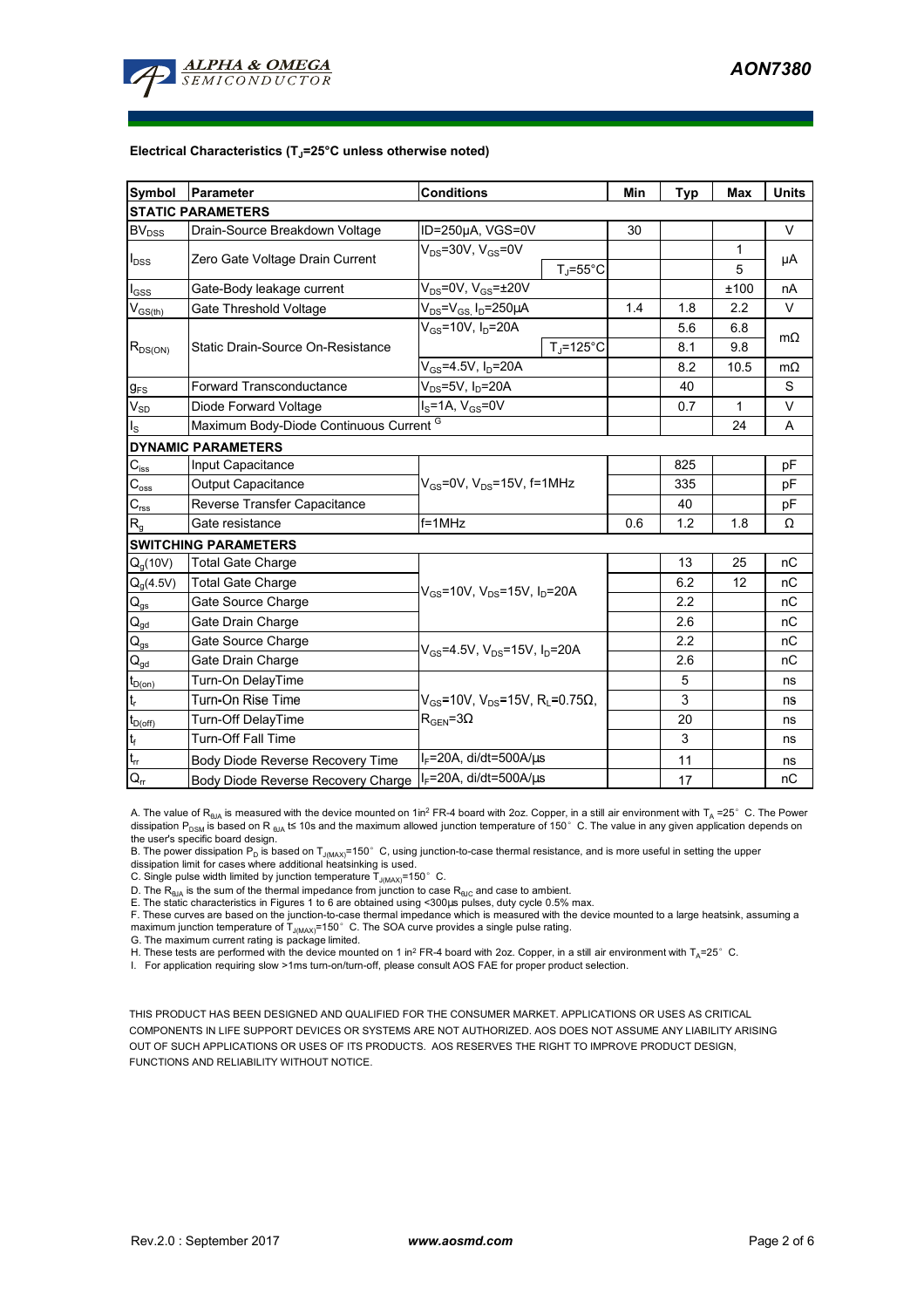

# **TYPICAL ELECTRICAL AND THERMAL CHARACTERISTICS**

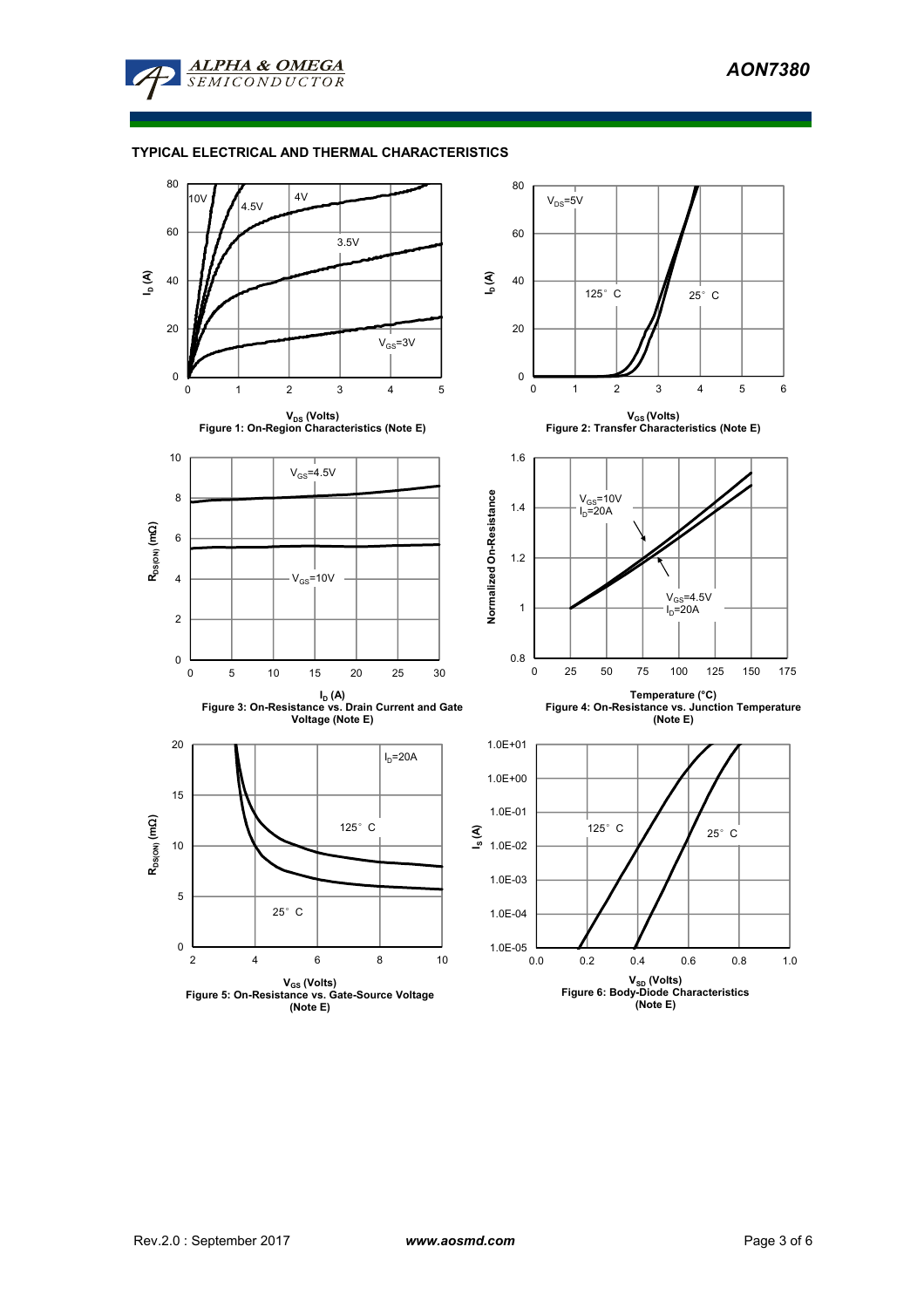

# **TYPICAL ELECTRICAL AND THERMAL CHARACTERISTICS**



**Pulse Width (s) Figure 11: Normalized Maximum Transient Thermal Impedance (Note F)**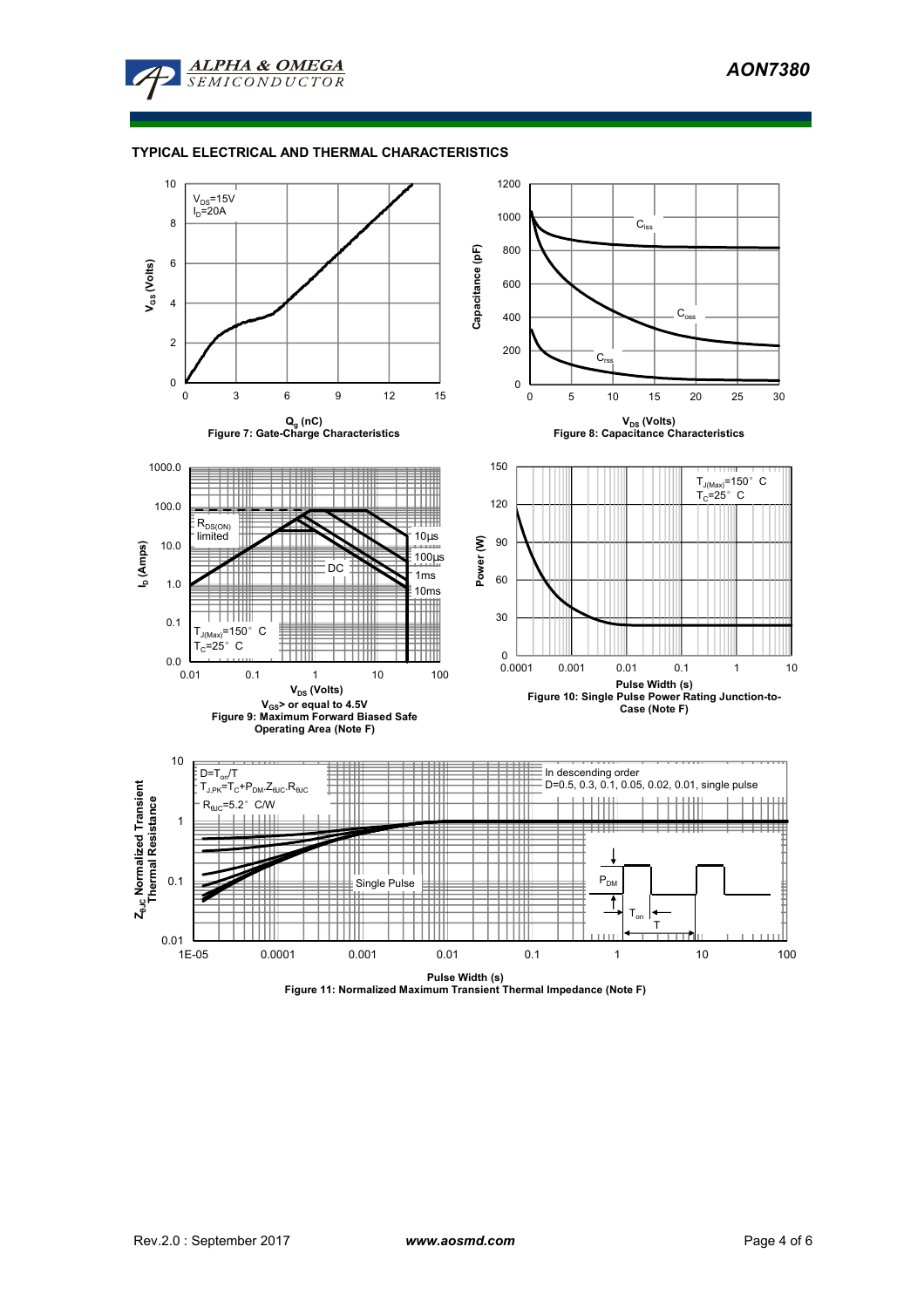

# **TYPICAL ELECTRICAL AND THERMAL CHARACTERISTICS**







**Pulse Width (s) Figure 15: Normalized Maximum Transient Thermal Impedance (Note H)**